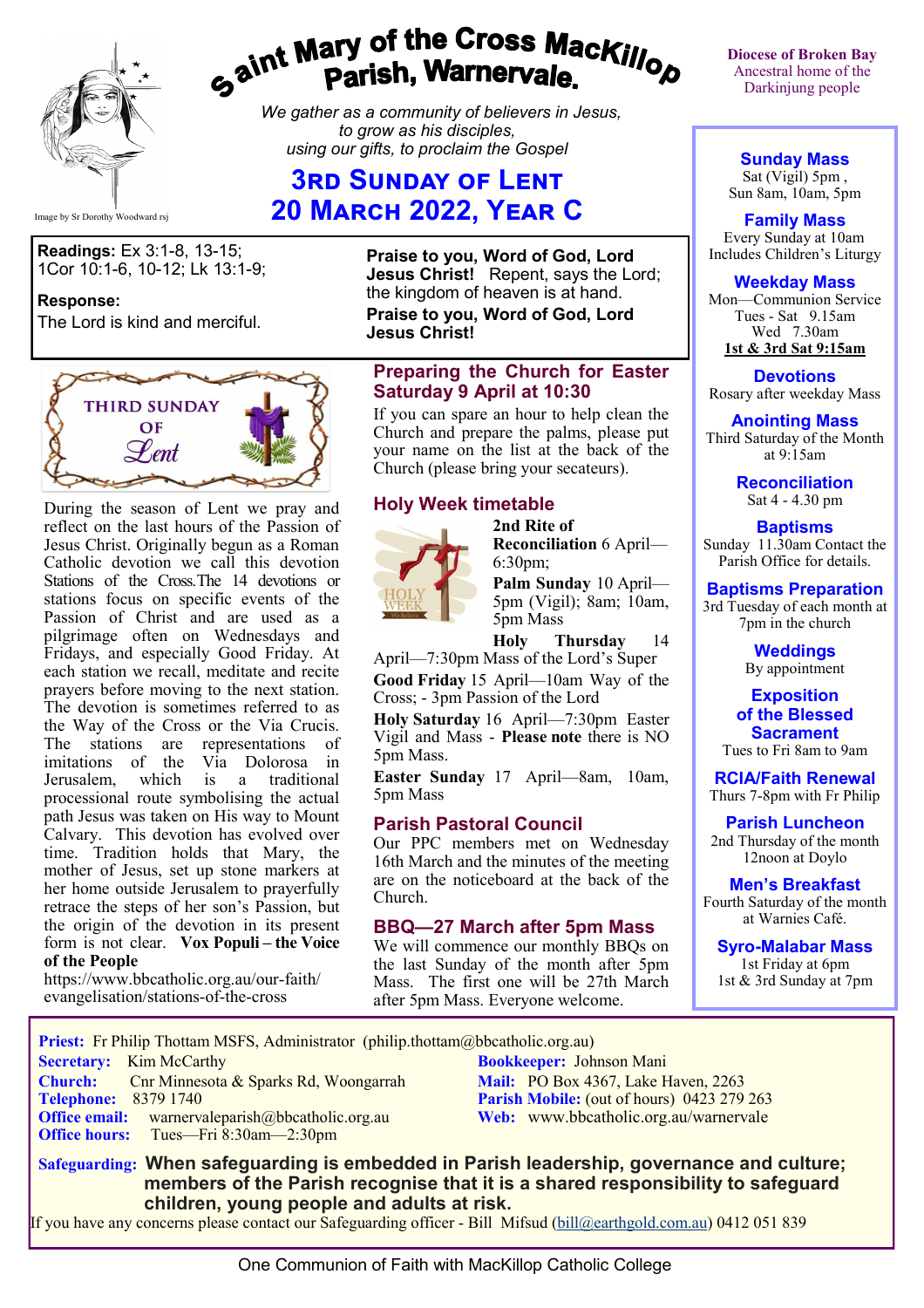#### **Cleaning Roster**

Due to a shortage of cleaners, we are starting a roster for anyone who wishes to volunteer on a one off or on a more regular basis. The roster will commence on 25th March to 29th July. If you can spare an hour or so on a Friday, please write your name and contact details on the sheet at the back of the Church.



#### **Way of the Cross**

All are welcome to join on Friday evenings at 6:30pm during lent for Stations of the Cross

#### **Mackillop Pray Group**

MacKillop Intercessory prayer group on Tuesday evenings at 6pm in the Church. Everyone is welcome to attend.

#### **Daily Mass at 9:15am**

During Lent Fr Philip will celebrate Mass every Monday to Saturday at 9:15am.

#### **Lenten Resources**

The Catholic Archdiocese of Sydney has released a great Lenten resource called Mercy and Healing Await. [www.gomakedisciples.org.au/wp](http://www.gomakedisciples.org.au/wp-content/uploads/2022/01/A4-Square-Lenten-Resource-2022-Web.pdf)[content/uploads/2022/01/A4](http://www.gomakedisciples.org.au/wp-content/uploads/2022/01/A4-Square-Lenten-Resource-2022-Web.pdf)-Square-Lenten-[Resource](http://www.gomakedisciples.org.au/wp-content/uploads/2022/01/A4-Square-Lenten-Resource-2022-Web.pdf)-2022-Web.pdf

#### **Project Compassion**

Boxes and envelopes will remain available at the back of the church throughout Lent. Donations can be made online at [https://www.caritas.org.au/](https://www.caritas.org.au/project-compassion/donate/) project-[compassion/donate/](https://www.caritas.org.au/project-compassion/donate/)

## **Spirituality in the Pub**



**The Grange Hotel Function Room Cnr: Renwick St & Pacific Hwy, WYOMING**

1<sup>st</sup> Tuesday of the month March – October and  $2<sup>nd</sup>$  Tuesday in November **Bistro opens at 5-30pm**

*Theme 2022: "My Spiritual Journey in Challenging Times"*

*Enquiries: Tony Voller 02 4362 1579*

#### **Social Justice**

#### **Floods and the Housing Crisis**

As we know, thousands of families are newly homeless after losing their homes in floods. Only a handful will be able to find rental accommodation in regions that were already facing a housing crisis.

Housing demand from displaced families will make rents in affected regions soar, making it virtually impossible for low and middle income households to afford a home.

Rising rents over the past year have already squeezed more and more people out of the rental market and into homelessness.

#### **The need for more social housing has never been more urgent.**

If Treasurer Josh Frydenberg doesn't take decisive action in the Budget on 29 March to deliver more social housing, the natural disaster will become a social and economic disaster affecting regional communities for years.

New social and affordable housing is also needed around Australia to provide urgently needed homes to reduce rental stress and homelessness.

Everybody's Home is appealing for all of us to email the Treasurer and call on him to invest in social housing and an increase in Commonwealth Rent Assistance.

A few years ago we supported a petition sponsored by the St Vincent de Paul Society calling on Government to do this. Unfortunately the petition was less than successful.

Now the housing situation is even more critical with the impact of the pandemic and floods. It is therefore very important for us to email the Treasurer before the Budget and ask him to increase funding to the States to build more social housing and increase Commonwealth Rent Assistance.

#### **If you wish to come to our meetings please email Chris Firmstone on chrisfirmstone@gmail.com.**

*Social Justice Committee Warnervale Catholic Church* 



**[www.marymackillopsocialjustice.wordpr](http://www.marymackillopsocialjustice.wordpress.com) ess[.com](http://www.marymackillopsocialjustice.wordpress.com)**

#### **This Week**

**Monday 21 March** 9:15am Mass

**Tuesday 22 March** 9:15am Mass

**Wednesday 23 March** 7:30am Mass 9:15am Mass

**Thursday 24 March**  9:15am Mass Lenten Reflection

**Friday 25 March The Annunciation of the Lord** 9:15am Mass 6:30pm—Way of the Cross **Saturday 26 March** 

9:15am Mass



**Pope Francis' Prayer Intention for March**

#### **A Christian Response to Bioethical Challenges**

We pray for Christians facing new bioethical challenges; may they continue to defend the dignity of all human life with prayer and action.

## **Air Conditioning Donations**

Thank you to everyone who has generously donated to the cost of the air conditioning. If any parishioners would like to make a donation towards this cost to help the parish, it would be gratefully received.

Account details: Warnervale Parish, BSB 062 784 A/c number 10000 5628 Ref: Air Con

#### **Return and Earn This week we raised \$86.40**

return<br>**OOO** 

Thank you for your continued support! **Please remember containers need to be empty of liquid; and not crushed or broken.** 

#### **Find us on Facebook**

Keep up with parish happenings on Facebook at St Mary of the Cross [MacKillop Parish, Warnervale,](https://www.facebook.com/MacKillopParishWarnervale) please "like" our page.



Please remember our sick: Joshua Caulfield, Janice, Finn McConnon, Cecelia Henry, Anne Firmstone, Con Pantos, Terence McBride, Allan Curtis, Jim Swanson.

Deceased/Anniversary: Bridgie King, Michael Wong, Reginald Hamilton, Jennifer Scrrabelotti, Patre Kerney, Hazel Mary Roll, Maria Taype, Patricia Parker, Maria Toronczak, Thomas Antony.

Mass Intentions: Angelo & Mary Spiteri, Daminh, Rafael Santos, Mrs. Marciana Ong, Ana Ison, Rebecca & Amelia, Peter & Frank Walsh, George & Helen Pantos.

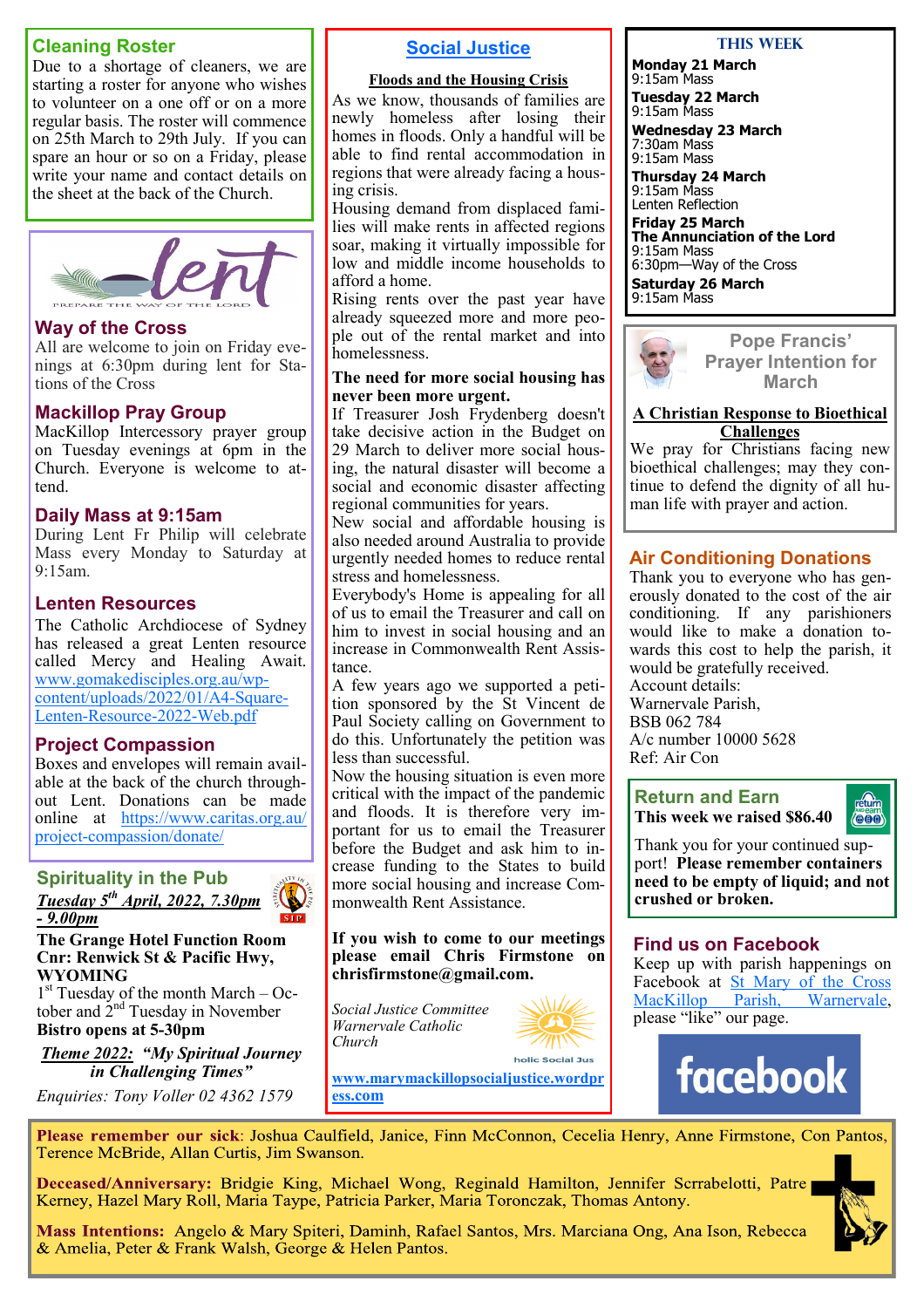# **3rd Sunday of Lent, Year C**

# **First Reading Exodus 3:1-8, 13-15**

#### **This is what you must say to the children of Israel: I Am has sent me to you.**

Moses was looking after the flock of Jethro, his father-in-law, priest of Midian. He led his flock to the far side of the wilderness and came to Horeb, the mountain of God. There the angel of the Lord appeared to him in the shape of a flame of fire, coming from the middle of a bush. Moses looked; there was the bush blazing but it was not being burnt up. 'I must go and look at this strange sight,' Moses said 'and see why the bush is not burnt.' Now the Lord saw him go forward to look, and God called to him from the middle of the bush. 'Moses, Moses!' he said. 'Here I am' he answered. 'Come no nearer' he said. 'Take off your shoes, for the place on which you stand is holy ground. I am the God of your father,' he said 'the God of Abraham, the God of Isaac and the God of Jacob.' At this Moses covered his face, afraid to look at God.

And the Lord said, 'I have seen the miserable state of my people in Egypt. I have heard their appeal to be free of their slave-drivers. Yes, I am well aware of their sufferings. I mean to deliver them out of the hands of the Egyptians and bring them up out of that land to a land rich and broad, a land where milk and honey flow.'

Then Moses said to God, 'I am to go, then, to the sons of Israel and say to them, "the God of your fathers has sent me to you." But if they ask me what his name is, what am I to tell them?' And God said to Moses, "I Am who I Am. This he added 'is what you must say to the sons of Israel: "The Lord, the God of your fathers, the God of Abraham, the God of Isaac, and the God of Jacob, has sent me to you." This is my name for all time; by this name I shall invoke for all generations to come.' The word of the Lord.

# **Responsorial Psalm Psalm 102:1-4, 6-8,11**

## **R. The Lord is kind and merciful.**

My soul, give thanks to the Lord, all my being, bless his holy name. My soul, give thanks to the Lord and never forget all his blessing. **R.**

It is he who forgives all your guilt, who heals every one of your ills, who redeems your life from the grave, who crowns you with love and compassion. **R.** 

The Lord does deeds for justice, gives judgement for all who are oppressed. He made known his ways to Moses and his deeds to Israel's son. **R.**

The Lord is compassion and love, slow to anger and rich in mercy. For as the heavens are high above the earth so strong is his love for those who fear him. **R.**